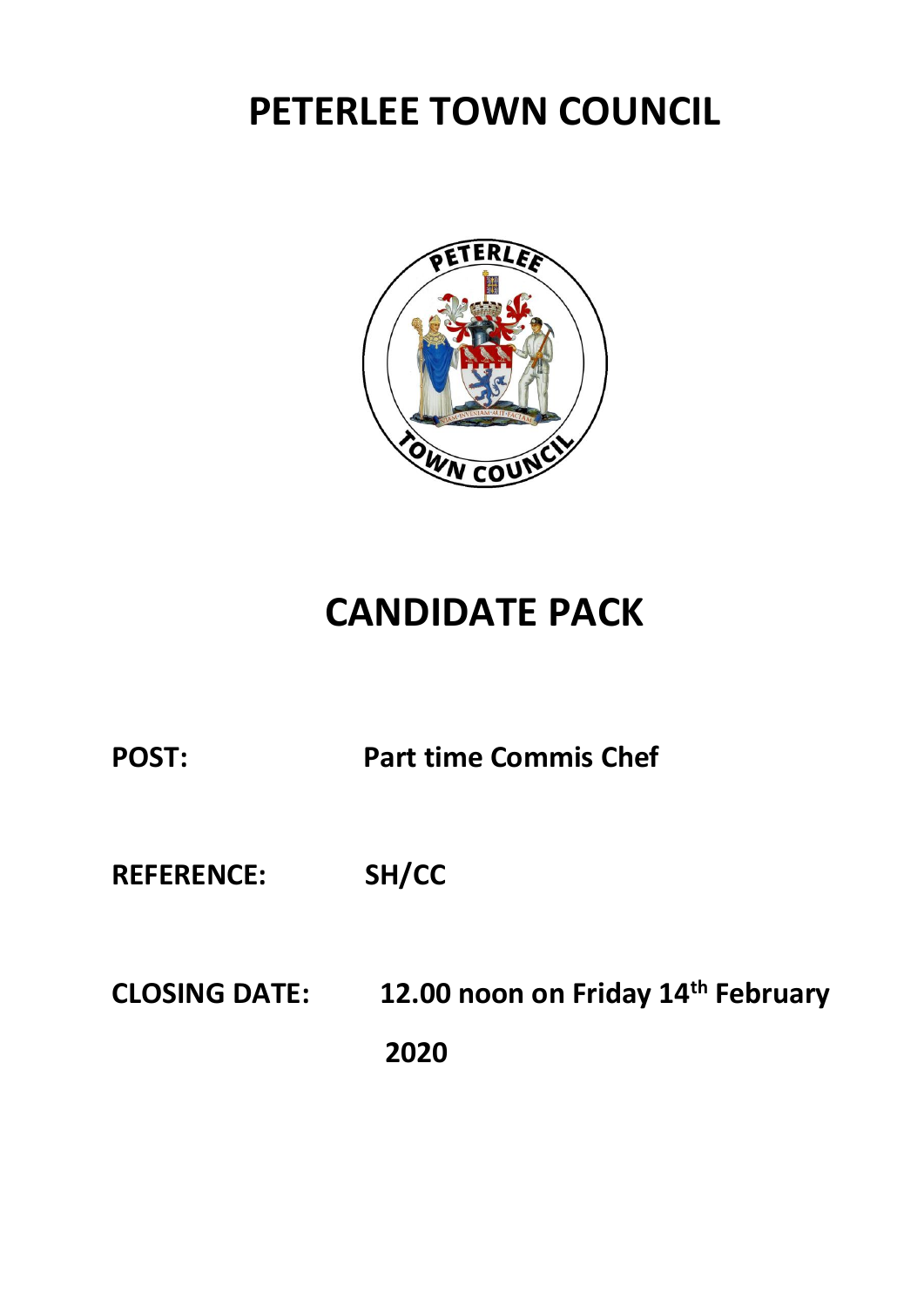

"I was here last night with my work friends and it was absolutely brilliant, the food was amazing and the staff were excellent so friendly and happy there was nothing they wouldn't do to make our night fantastic, well done to all the servers what brilliant professionals you all are 10/10. Happy Christmas, we will definitely be back!" (Shotton Hall Customer, December 2019)

"We had our wedding reception there in August and what an amazing day. Amazing grounds and food to die for. Absolutely 5\* service. Definitely a day never to forget!! Thank you so much!!! (Shotton Hall Customer, September 2019)

"Wow! what an amazing day and night we had celebrating our wedding day here! The grounds and absolutely beautiful and the room it's self was fantastic plenty of space and the food was delicious everybody commented on how lovely it was. We can't thank the staff enough for what they did for us on the day and the run up to the wedding itself. Thank you so so much. I would recommend this place to anyone getting married." (Shotton Hall Customer, August 2019)

Peterlee Town Council is very proud of our Wedding, Conference and Banqueting facilities at Shotton Hall, Peterlee. A grade 2 listed building built in the late 1600s with a modern banqueting extension, the venue is set in beautiful grounds just a minute's drive from the A19 on the outskirts of Peterlee.

Our Head Chef Neil is looking for a Commis Chef to join his team to assist in the production of great tasting, locally sourced, home cooked food. Quality food and excellent customer service is our passion and is at the heart of what we do, and the successful candidate will share our passion and play their part in delighting our customers.

You'll be employed for 20 hours per week, with the potential to work more hours during busy periods by prior agreement if that suits you. You'll already have some experience of working in a kitchen as well as basic catering qualifications. You'll usually work under the supervision of the Head Chef to prepare food and serve meals, and undertake general kitchen duties such as clearing, cleaning, recordkeeping and stock taking.

You must be willing and able to work weekends, evenings and bank holidays as a norm, and be able to work well in a busy team. With good communication skills and the ability to take responsibility and show some initiative, you'll share our commitment to working hard and taking pride in the terrific feedback that we get from our customers. If this sounds like you, then please get in touch!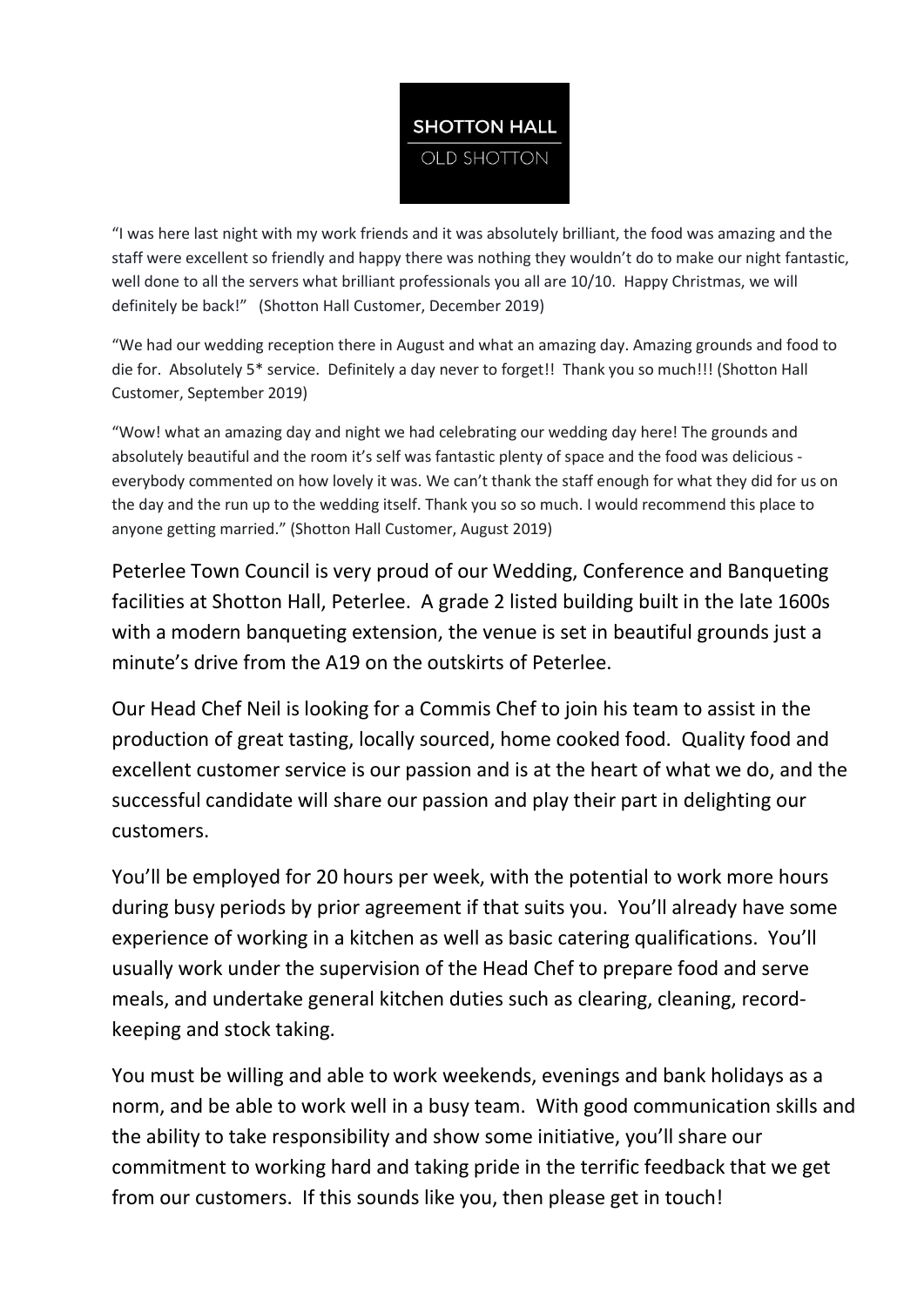### **GUIDANCE NOTES**

#### **INFORMATION IN SUPPORT OF YOUR APPLICATION**

Please tell us anything you think is relevant to the job you are applying for. You will need to give us enough information so that we can judge whether you are suitable for the job.

For example, if the job requires experience of report writing, tell us about the type of reports you have written, the main contents and who the reports were for.

You may have relevant experience from activities outside work, this could be just as good as work experience.

#### **PERSONAL DETAILS**

This section must be completed and contact details provided.

#### **REFERENCES**

Please ensure that you give details of two referees with which the information given on your application form can be confirmed, as well as providing us with information relating to absences, disciplinary record and suitability for the position applied for.

One of the references must be your present or most recent employer and, if you are a recent school leaver, one should be from your head teacher of your last school.

It is the policy of the Town Council to seek references prior to interview. If you have any objections to the references being sought at this stage ensure this is made clear on the application form.

#### **EQUAL OPPORTUNITIES**

Please also complete the Equal Opportunities Monitoring Form, this enables Peterlee Town Council to follow the recommendations of the Equal Opportunities Commission, the Commission for Racial Equality and the Disability rights Commission, that employers should monitor selection decisions to assess whether equality of opportunity is being achieved.

The information on the form will be treated as confidential and used for statistical purposes only. The form will not be treated as part of your application.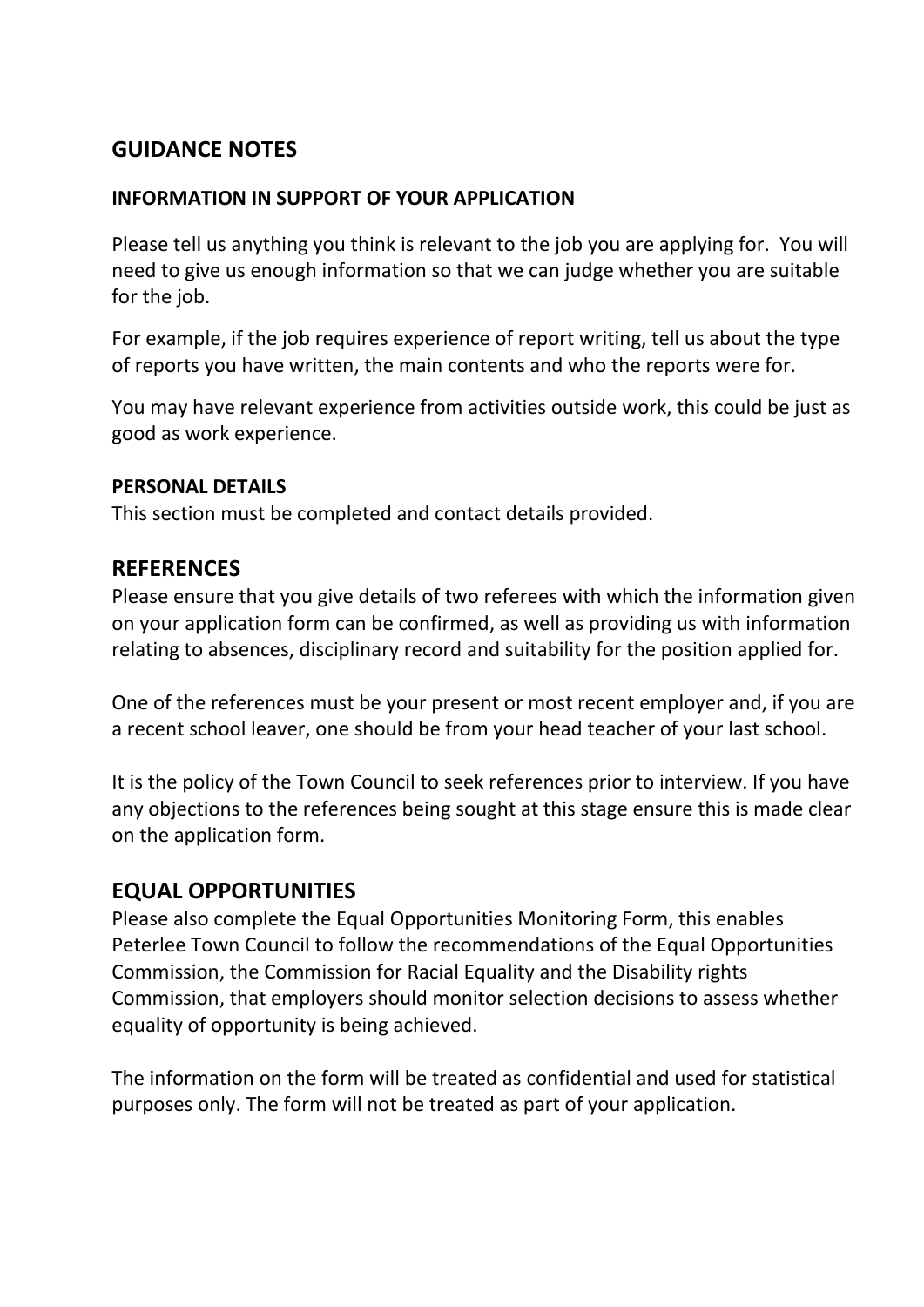## **IF YOU HAVE A DISABILITY**

If you have a disability which prevents you from meeting any of the criteria, tell us about this in your application. Please tell us what we could do to help you meet the criteria.

If you need help in completing the application form or need information in a different format (larger print), please let us know. If you have a disability, we will offer you an interview as long as you meet the essential requirements of the job.

The Equality Act 2010 defines 'disability' as follows:

'A physical or mental impairment which has a substantial and long-term effect on the person's ability to carry out normal day to day activities.

#### **DATA PROTECTION**

The information on this form may be entered onto a computer and used for statistical, administrative and payroll purposes. Under terms and conditions of the DATA PROTECTION ACT 1998 the data will be treated in a secure and confidential manner and not kept any longer than necessary.

Thank you for your co-operation in completing this form.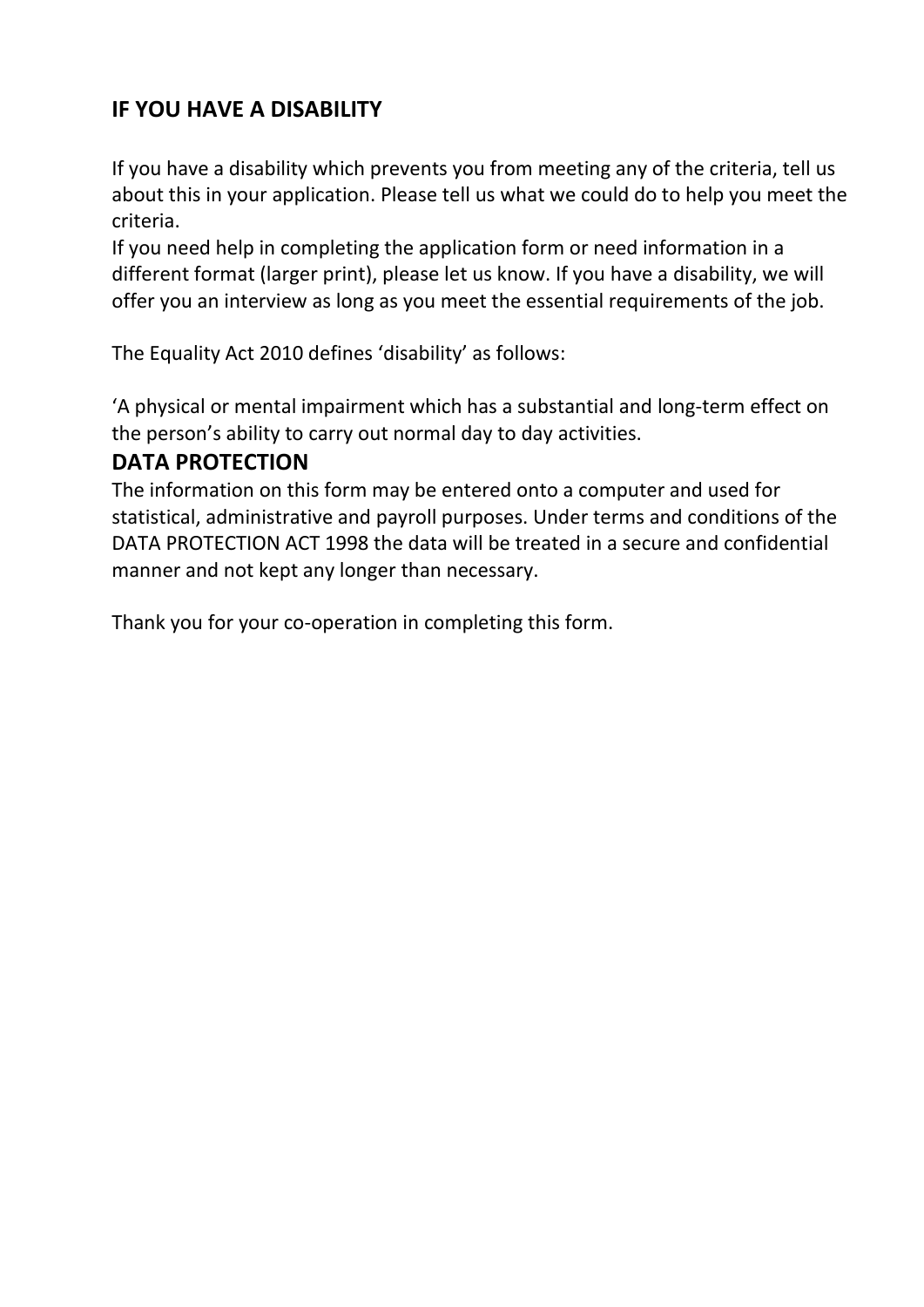#### JOB DESCRIPTION POST: PART TIME COMMIS CHEF GRADE: SPINAL POINT 3 (£9.36 PER HOUR)

This post reports to the Facilities Manager and Head Chef at Shotton Hall.

#### **Main Purpose of the Job**

To assist in the preparation and serving of meals and refreshments at Shotton Hall or other Council sites.

#### **Main Duties and Responsibilities**

1. All duties to be undertaken in a safe and responsible manner in accordance with requirements under Health & Safety regulations, established safe systems of work and Town Council Policies, practices and procedures. Ensure that every precaution is taken to protect themselves and others against hurt or injury by wearing the appropriate protective clothing.

2. The basic preparation of food and serving meals to the correct portion sizes.

3. Undertaking general kitchen duties including washing up and ensuring the kitchen is kept clean and tidy at all times.

4. Ensure that appropriate chemicals are used in the correct manner to clean the kitchen area in accordance with training and C.O.S.S.H regulations.

5. Complete the daily and weekly food safety management records to comply with food safety regulations.

6. Complete daily and weekly cleaning schedules to indicate the work has been completed.

7. To inform the duty Manager of low stock levels and produce a list of items to be ordered.

8. To adhere to existing working practices, methods and procedures and to attend training sessions as directed by management.

9. The postholder is expected to work flexibly and to undertake any other duties, which contribute to the delivery of the Town Council services.

#### **Hours and Place of Work**

Hours of work will be 20 hours per week. Additional hours may be offered during busy periods, with prior agreement. The main place of work will be Shotton Hall, but may also include some time working in The Bistro at The Pavilion Sports & Community Centre from time to time.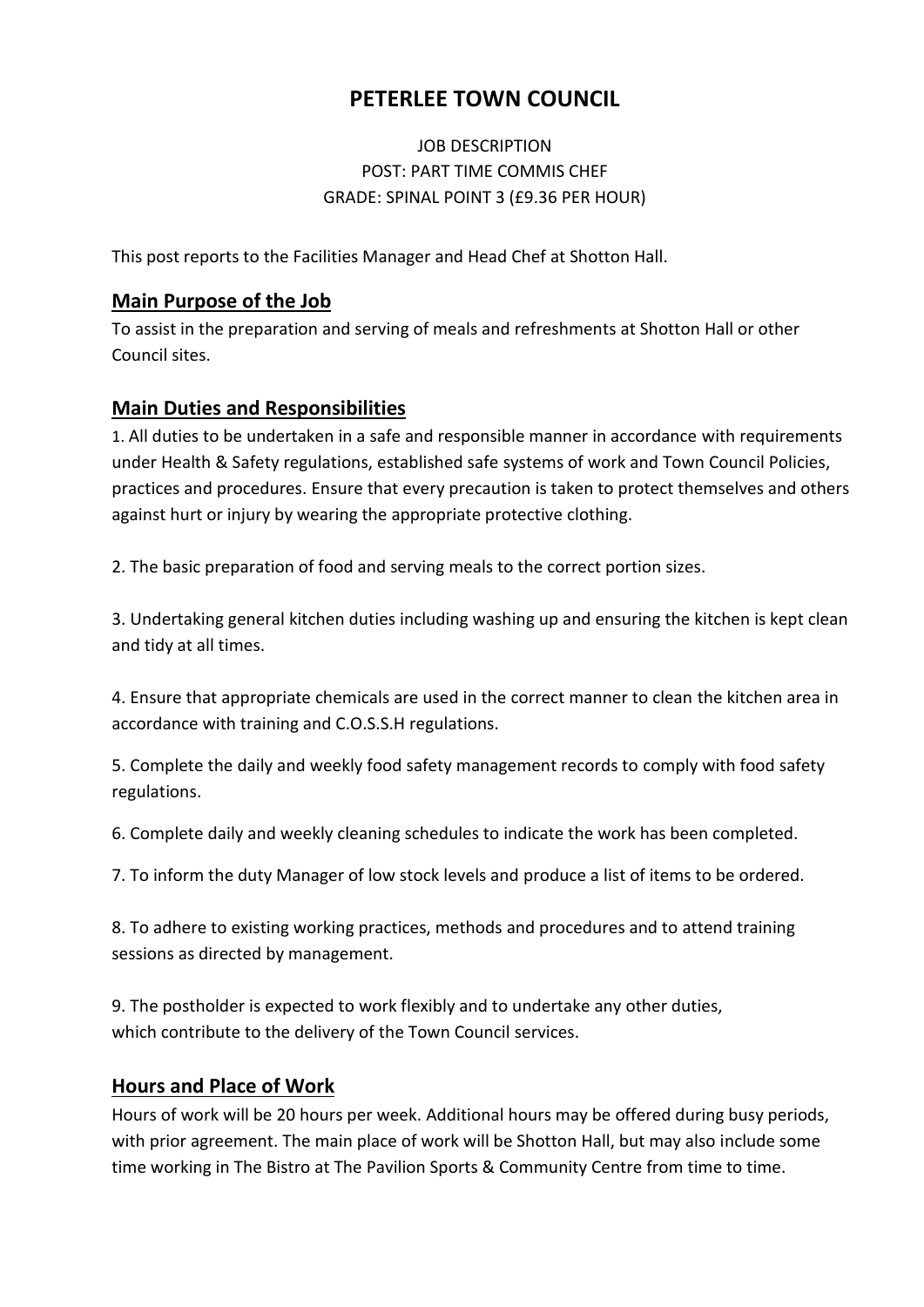#### **PERSON SPECIFICATION**

#### **COMMIS CHEF**

|                                     | <b>ESSENTIAL</b>                                                                                                                                                                                                                                                                                                                                                    | <b>DESIRABLE</b>                                                     | <b>HOW TESTED</b>                         |
|-------------------------------------|---------------------------------------------------------------------------------------------------------------------------------------------------------------------------------------------------------------------------------------------------------------------------------------------------------------------------------------------------------------------|----------------------------------------------------------------------|-------------------------------------------|
| <b>QUALIFICATIONS</b>               | Catering qualification<br>Food Safety level 2                                                                                                                                                                                                                                                                                                                       | NVQ Level 2<br>qualification or<br>equivalent in a relevant<br>area. | Application form<br>Original certificates |
|                                     |                                                                                                                                                                                                                                                                                                                                                                     | Literate and numerate                                                |                                           |
| <b>EXPERIENCE</b>                   | Previous experience<br>of working in a<br>kitchen                                                                                                                                                                                                                                                                                                                   | Cash handling<br>Dealing with customers<br>Food preparation          | Application form<br>Interview             |
| <b>KNOWLEDGE</b>                    | Understanding of<br>Food Safety and<br>Health & Safety at<br>work                                                                                                                                                                                                                                                                                                   | Knowledge of<br>C.O.S.S.H.H<br><b>Stock ordering</b>                 | Application form<br>Interview             |
| <b>SKILLS</b>                       | Food preparation and<br>service skills<br>Effective people skills<br>Able to work with<br>minimum supervision                                                                                                                                                                                                                                                       | Excellent customer care<br>skills                                    | Interview                                 |
| <b>PERSONAL</b><br><b>ATTIBUTES</b> | Adaptable, flexible and efficient<br>Able to work weekends, evenings, bank<br>holidays as required<br>Must be willing to undertake training<br>Must be able to work as a team<br>Able to take responsibility and show<br>initiative<br>Good communicator<br>Able to remain calm under pressure<br>High standard of personal hygiene<br>Ability to work unsupervised |                                                                      | Application form<br>Interview             |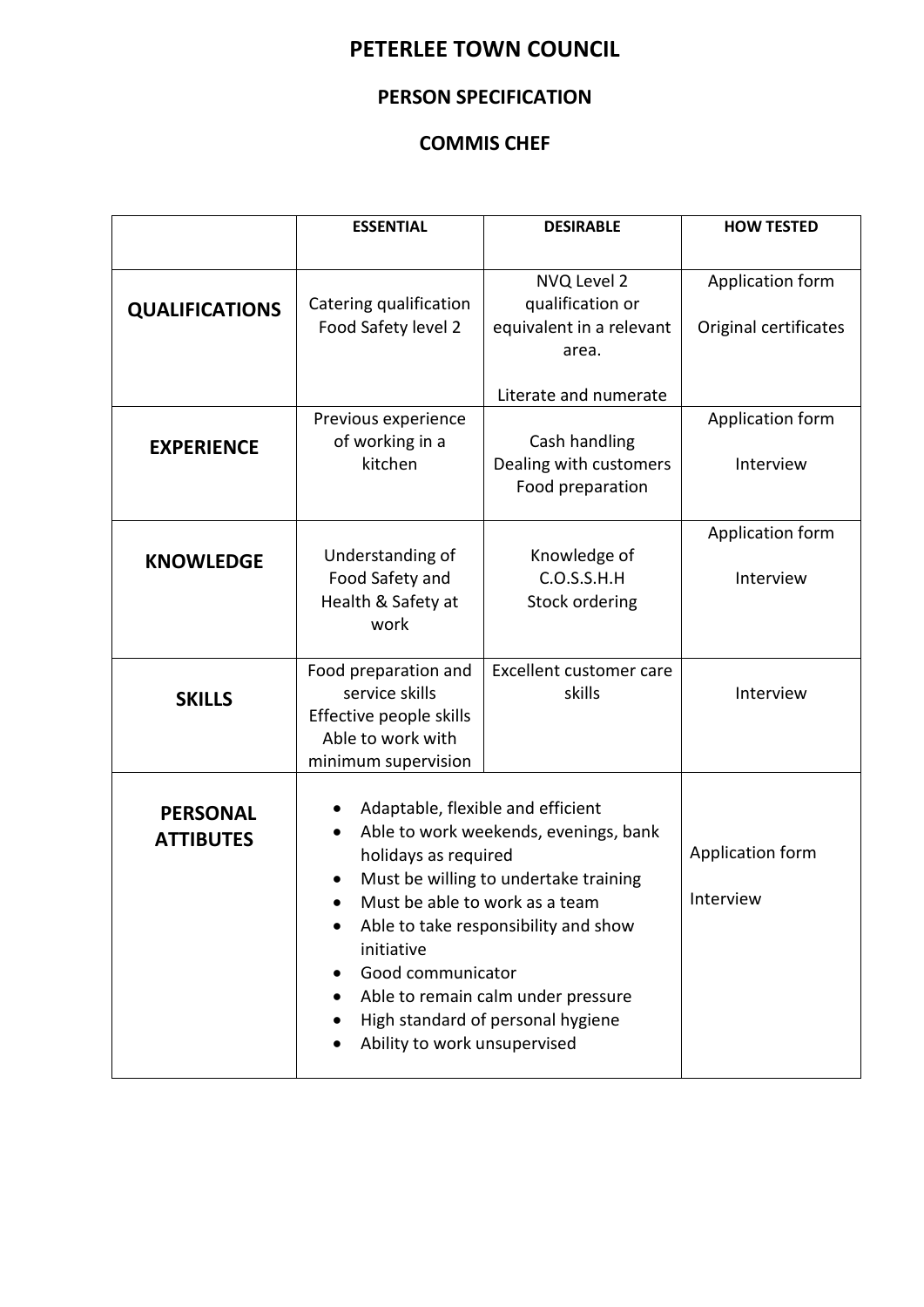

# **APPLICATION FOR EMPLOYMENT**

| <b>Post Applied for</b><br>Department: | <b>PART TIME COMMIS CHEF</b><br><b>SHOTTON HALL</b>                       |
|----------------------------------------|---------------------------------------------------------------------------|
| Grade:                                 | SPINAL POINT 3 (£9.36 per hour)                                           |
|                                        | Closing date for applications: 12.00 noon on Friday 14th February<br>2020 |
| <b>FORM NO.</b>                        |                                                                           |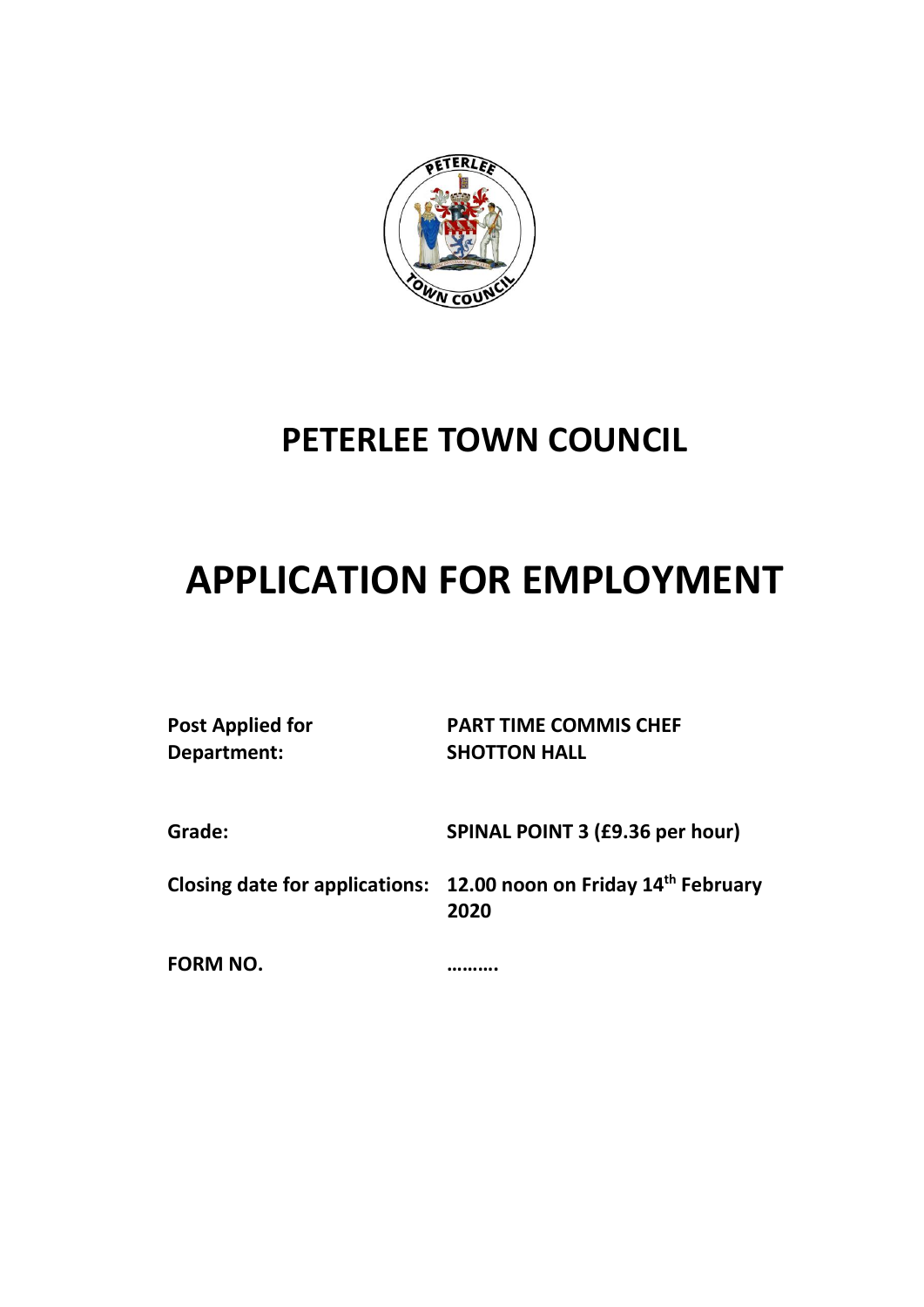#### Please ensure that all relevant sections are completed and fullest details / information disclosed

#### **Present Appointment**

| Duties & Responsibilities: использование и полной составительно полной составительно полной составительно полн |
|----------------------------------------------------------------------------------------------------------------|
|                                                                                                                |
|                                                                                                                |
|                                                                                                                |
|                                                                                                                |
|                                                                                                                |
|                                                                                                                |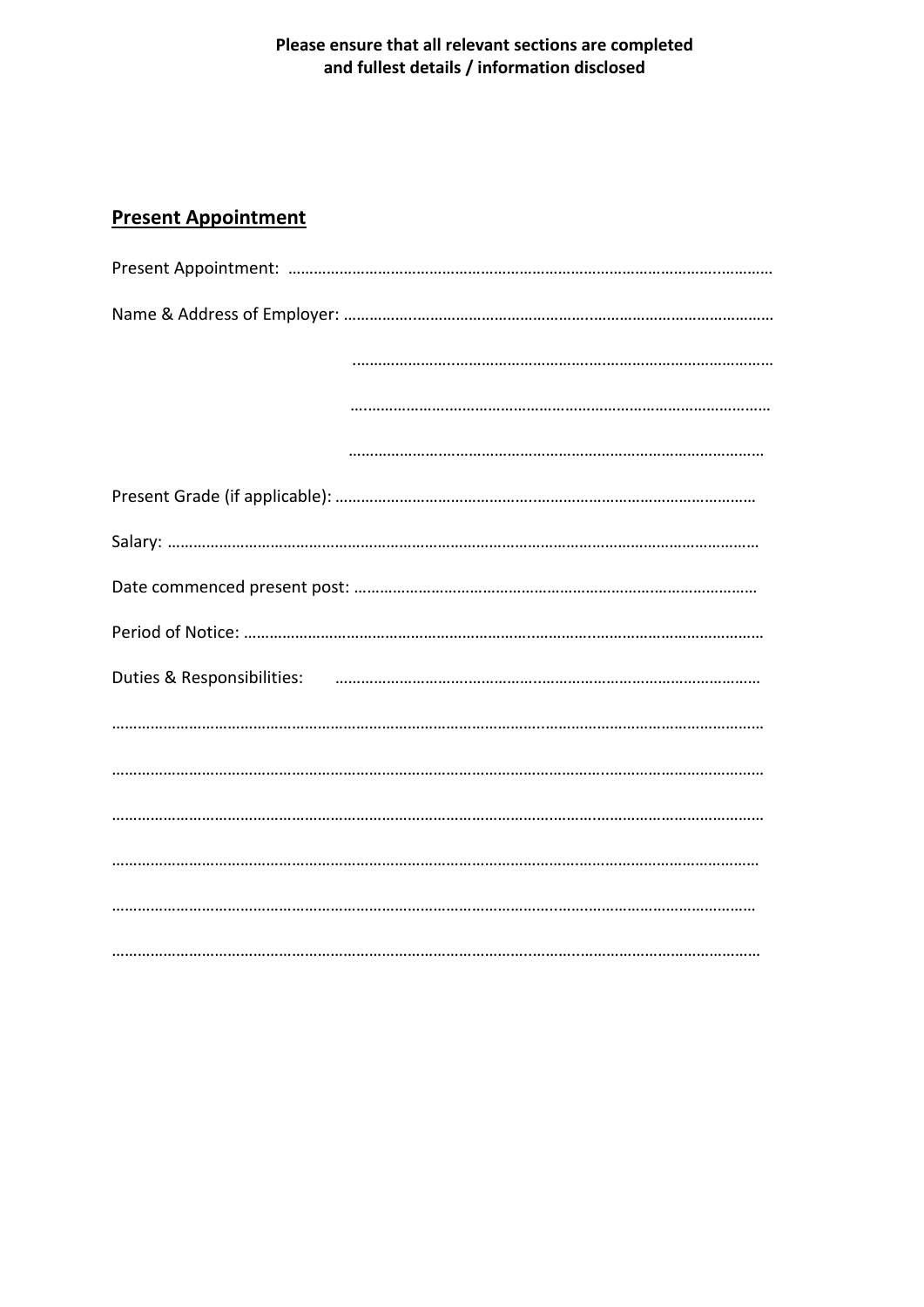#### **Education**

Details of Schools, Colleges and Universities attended:

| From | To | School/College/University |
|------|----|---------------------------|
|      |    |                           |
|      |    |                           |
|      |    |                           |
|      |    |                           |
|      |    |                           |
|      |    |                           |
|      |    |                           |
|      |    |                           |
|      |    |                           |
|      |    |                           |
|      |    |                           |
|      |    |                           |

#### **Qualifications Achieved & Grades**

**(state whether GCSE/CSE/GCE/ONC/Degree/RSA/Northern Counties/NVQ etc.)**

| Type/subject | Grade |
|--------------|-------|
|              |       |
|              |       |
|              |       |
|              |       |
|              |       |
|              |       |
|              |       |
|              |       |
|              |       |
|              |       |
|              |       |
|              |       |
|              |       |
|              |       |
|              |       |
|              |       |

| Do you possess a clean driving licence? | Yes        | No $\Box$ |
|-----------------------------------------|------------|-----------|
| Do you have your own transport?         | Yes $\Box$ | No $\Box$ |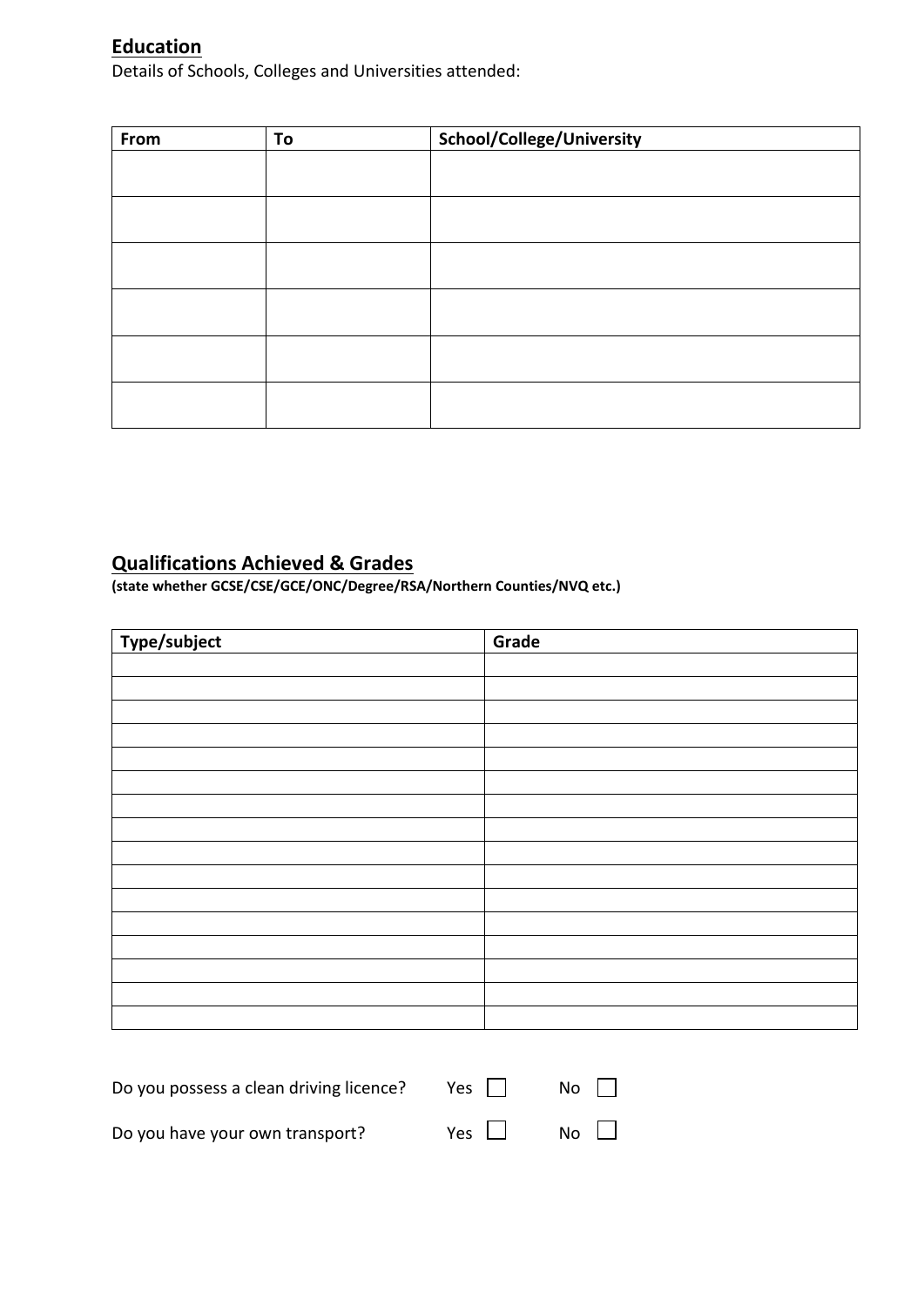## **Membership of Professional Bodies**

| Name of Professional Body, | Grade of Membership, |
|----------------------------|----------------------|
|                            |                      |
|                            |                      |
|                            |                      |
|                            |                      |

## **Previous Appointments**

| From | To | <b>Employers Name</b><br>& Address | <b>Post Title</b> | <b>Reason for</b><br>Leaving |
|------|----|------------------------------------|-------------------|------------------------------|
|      |    |                                    |                   |                              |
|      |    |                                    |                   |                              |
|      |    |                                    |                   |                              |
|      |    |                                    |                   |                              |
|      |    |                                    |                   |                              |
|      |    |                                    |                   |                              |

Please state the approximate number of working days lost through sickness absence or injury during the last 2 years: ……………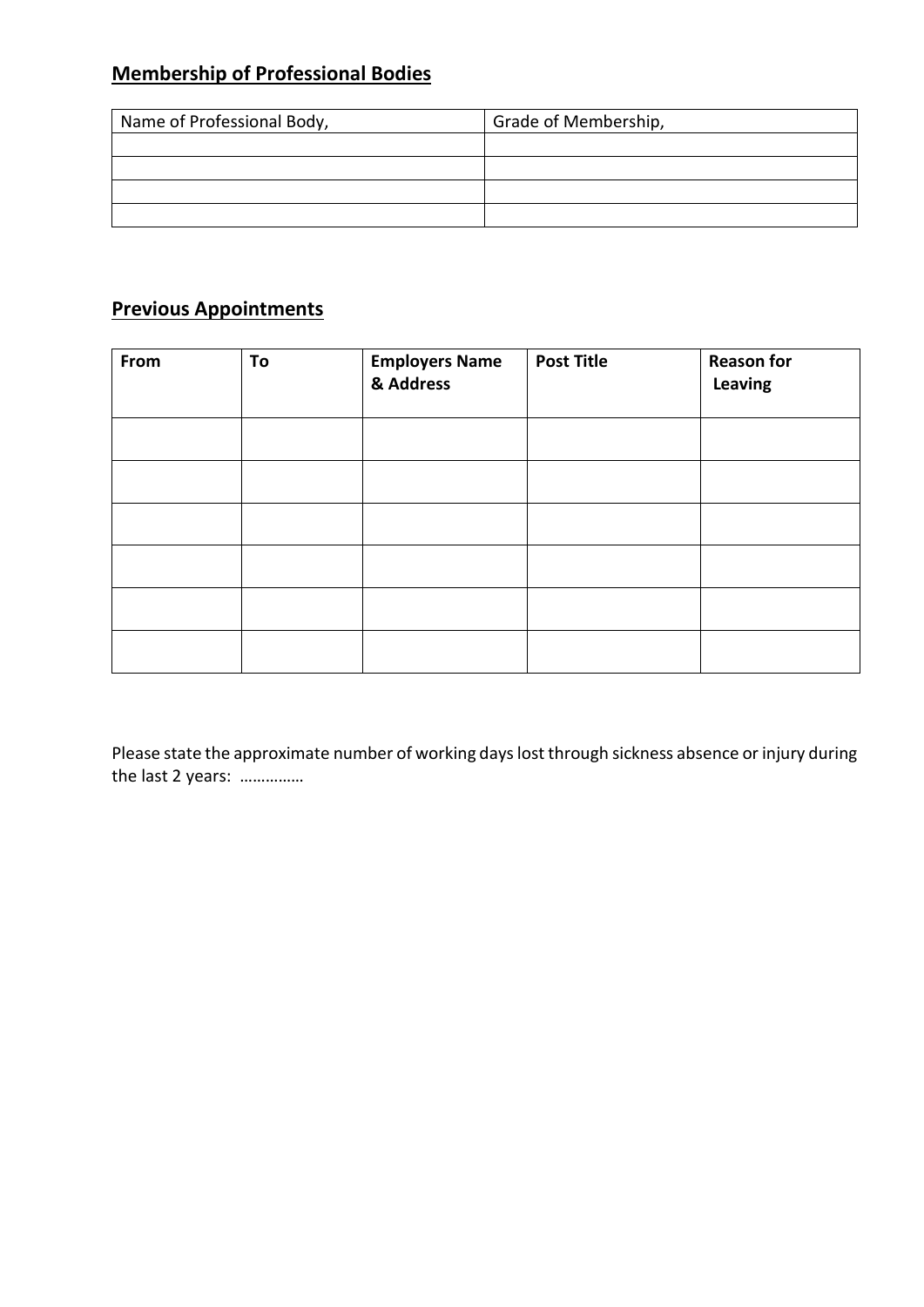#### **References**

Please list the names and addresses of two referees (one of whom should be your present employer, or previous employer if currently unemployed). If you do not wish your present employer to be contacted until an appointment decision has been made please tick.  $\Box$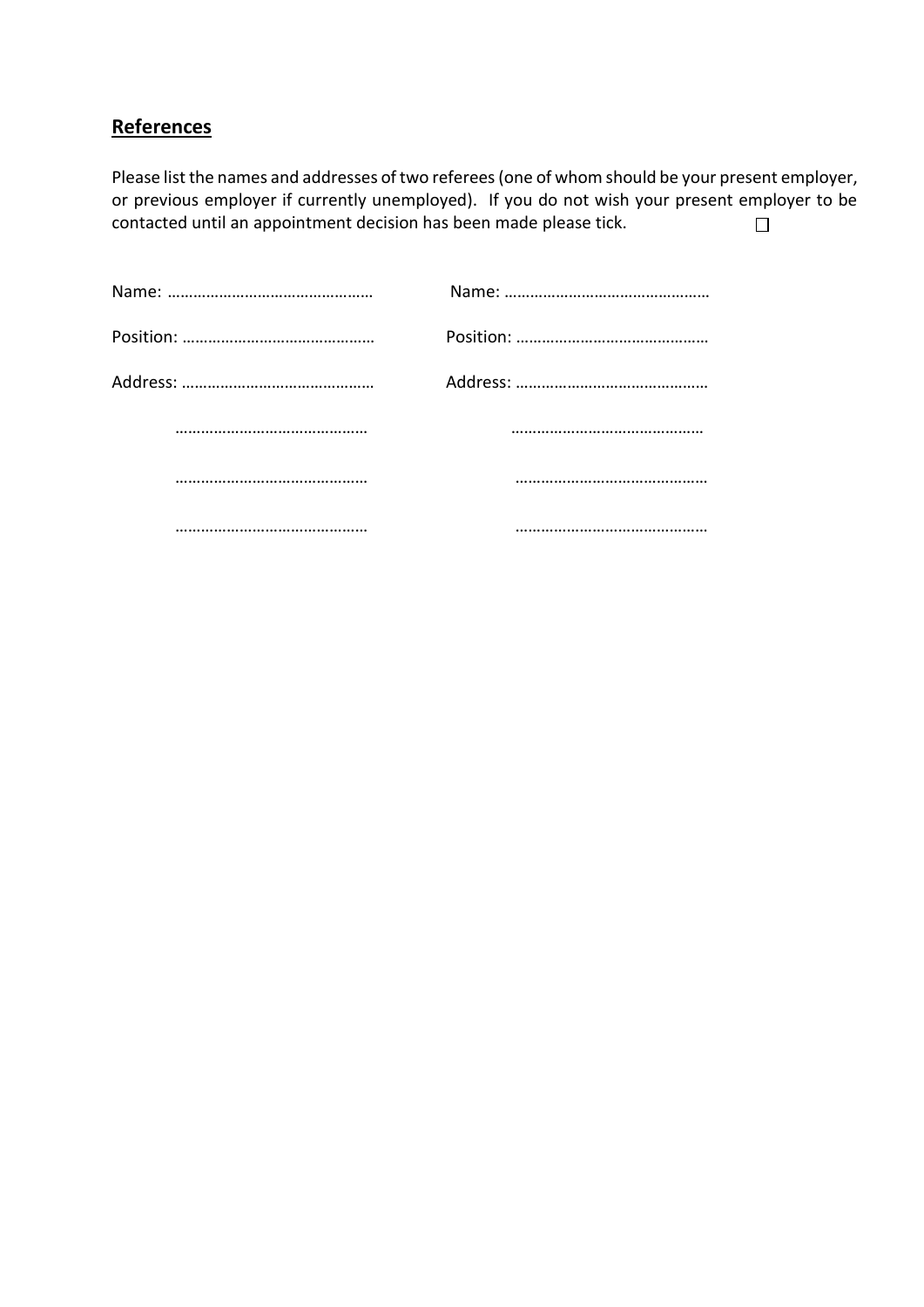## **Supplementary Information**

Please state why you feel you are suited to the post. Include any information concerning relevant experience, training and skills you possess which would enhance your application. Please relate your response to the details outlined in the person specification  $\ell$  job description for the post in question.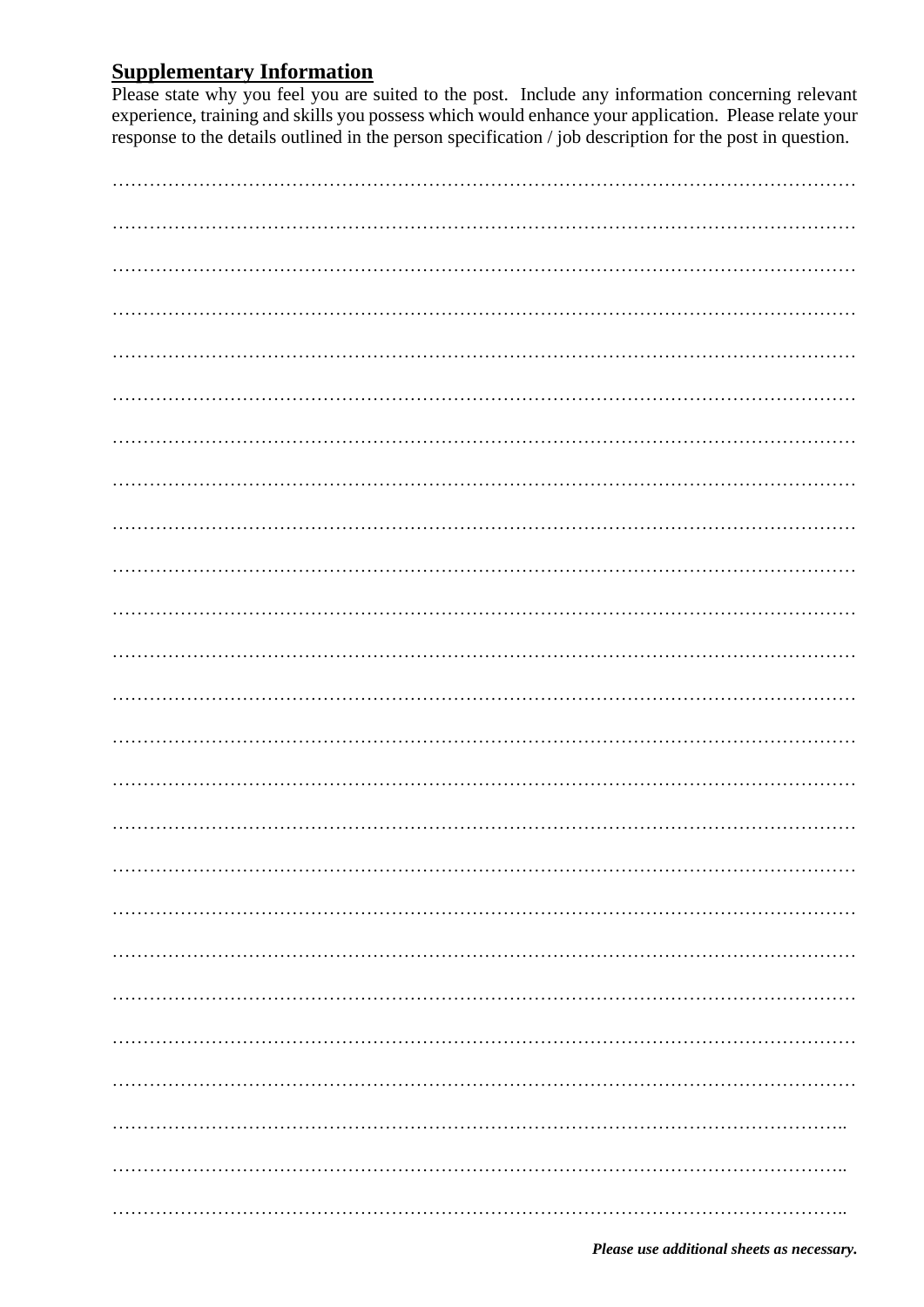## **Equal Opportunities in Employment**

Job Title PART TIME COMMIS CHEF FORM NO. ………….

The following information is needed to monitor the effectiveness of our systems in promoting equal opportunities at Peterlee Town Council. Please help us by answering the following questions. This information will not be used in the selection of candidates.

| <b>TITLE &amp; SURNAME</b> |             |                  |
|----------------------------|-------------|------------------|
| <b>FORENAME</b>            |             |                  |
| <b>ADDRESS</b>             |             |                  |
| <b>EMAIL ADDRESS</b>       |             |                  |
| <b>TEL NO</b>              | <b>HOME</b> | <b>WORK</b>      |
| <b>DATE OF BIRTH</b>       |             | SEX: MALE/FEMALE |
| <b>MARITAL STAUS</b>       |             | NAT INSURANCE NO |

I would describe my ethnic origin as being:

|                                                                                                                                                                      | White<br><b>British</b><br>Irish<br>Any other white background, please specify                                                  |    | <b>Black or Black British</b><br>Caribbean<br>African<br>Any other Black or Black British background,<br>please specify |  |
|----------------------------------------------------------------------------------------------------------------------------------------------------------------------|---------------------------------------------------------------------------------------------------------------------------------|----|-------------------------------------------------------------------------------------------------------------------------|--|
|                                                                                                                                                                      | <b>Mixed</b><br>White & Black Caribbean<br>White & Black African<br>White & Asian<br>Any other white background, please specify | E) | <b>Chinese or other Ethnic Group</b><br>Chinese<br>Other, please specify                                                |  |
|                                                                                                                                                                      | <b>Asian or Asian British</b><br>Indian<br>Pakistani<br>Bangladeshi<br>Any other Asian background, please specify               |    |                                                                                                                         |  |
| Are you related to a Member or Senior Officer of the Council? Yes<br>If yes, please state the name, position and the relationship (e.g. uncle, aunt, mother, father) |                                                                                                                                 |    |                                                                                                                         |  |
| The Information given in this application is to the best of my knowledge correct in all aspects.                                                                     |                                                                                                                                 |    |                                                                                                                         |  |
|                                                                                                                                                                      |                                                                                                                                 |    |                                                                                                                         |  |